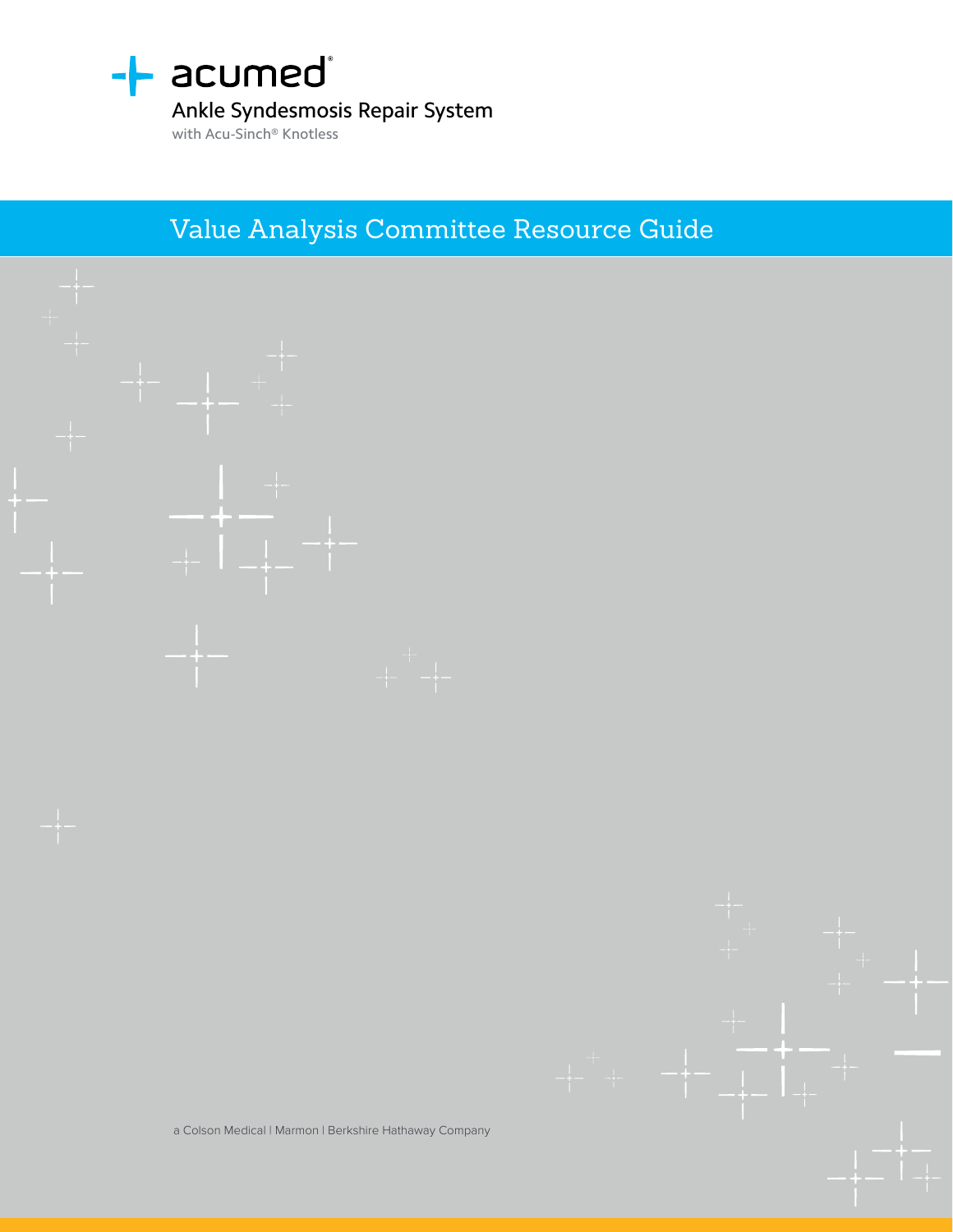Acumed® is a global leader of innovative orthopaedic and medical solutions.

We are dedicated to developing products, service methods, and approaches that improve patient care.





### Acumed® Ankle Syndesmosis Repair System with Acu-Sinch® Knotless

The tibiofibular syndesmosis is disrupted in approximately 10–20% of ankle fracture cases and requires repair.<sup>1,3</sup> For decades, screw fixation of the syndesmosis has been the gold standard for treatment.<sup>1</sup> However, emerging clinical evidence has demonstrated that flexible, suture-based syndesmosis repairs have successful clinical outcomes and may reduce complications associated with malreduction of the syndesmosis when fixed with screws.<sup>2,3,4</sup>

Designed in conjunction with Alastair Younger, MB, Ch.B., M.Sc., Ch.M., FRCS(C); Selene Parekh, MD, MBA; and Steven Morgan, MD, the Acu-Sinch Knotless Implant enables the dynamic stabilization of laxity or syndesmotic disruptions to the tibiofibular joint.

The Acu-Sinch Knotless buttons may be augmented with a washer or may be used in conjunction with the Acumed and OsteoMed® fibula fracture fixation plates and intramedullary nails with 3.5 mm nonlocking screw holes. Our patent pending release mechanism gives the user control to place the medial button subcutaneously without the need for direct visualization.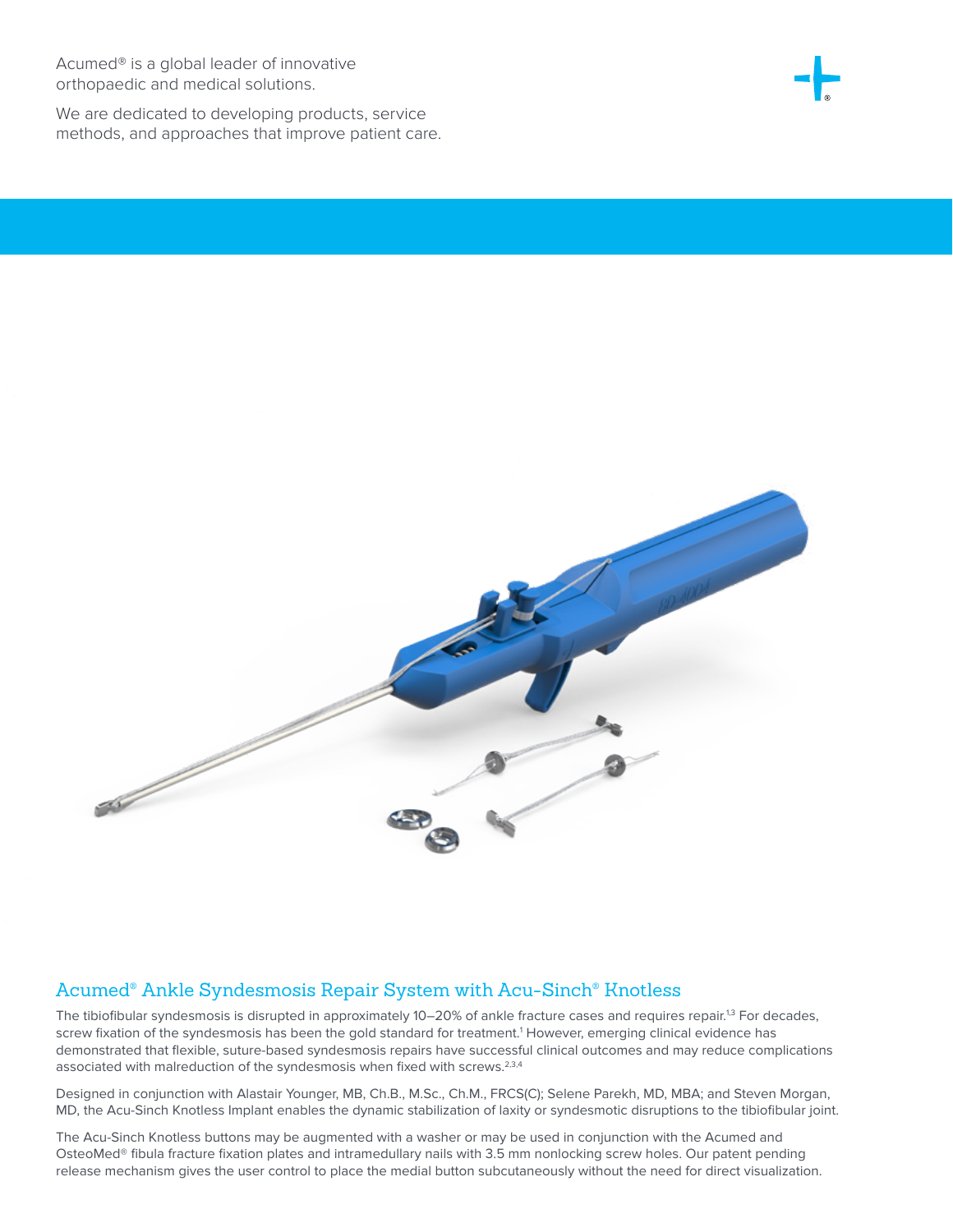# Table of Contents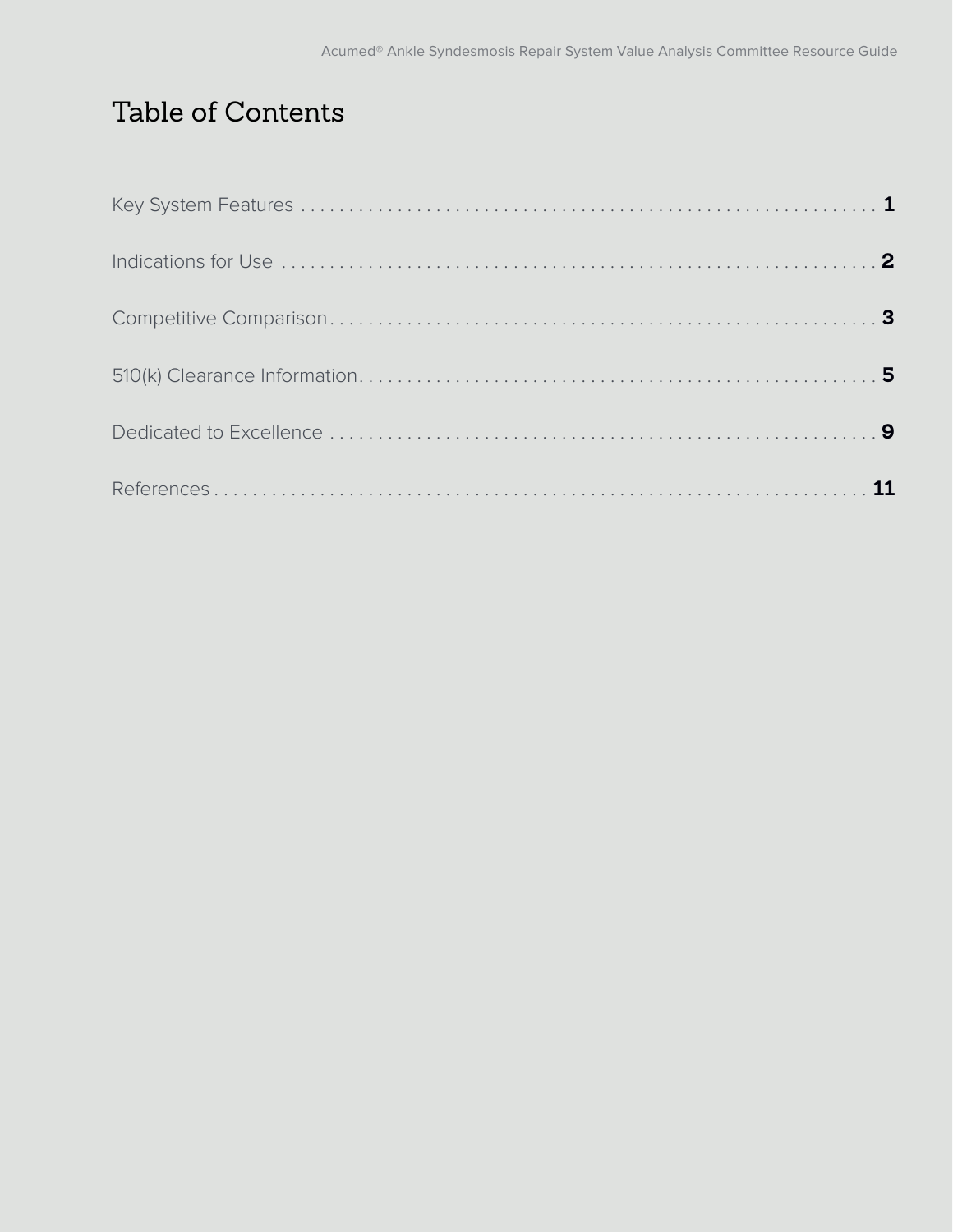### System Features

#### **Acu-Sinch® Knotless System 3.5 mm**

#### **Acu-Sinch Washer 3.5 mm**

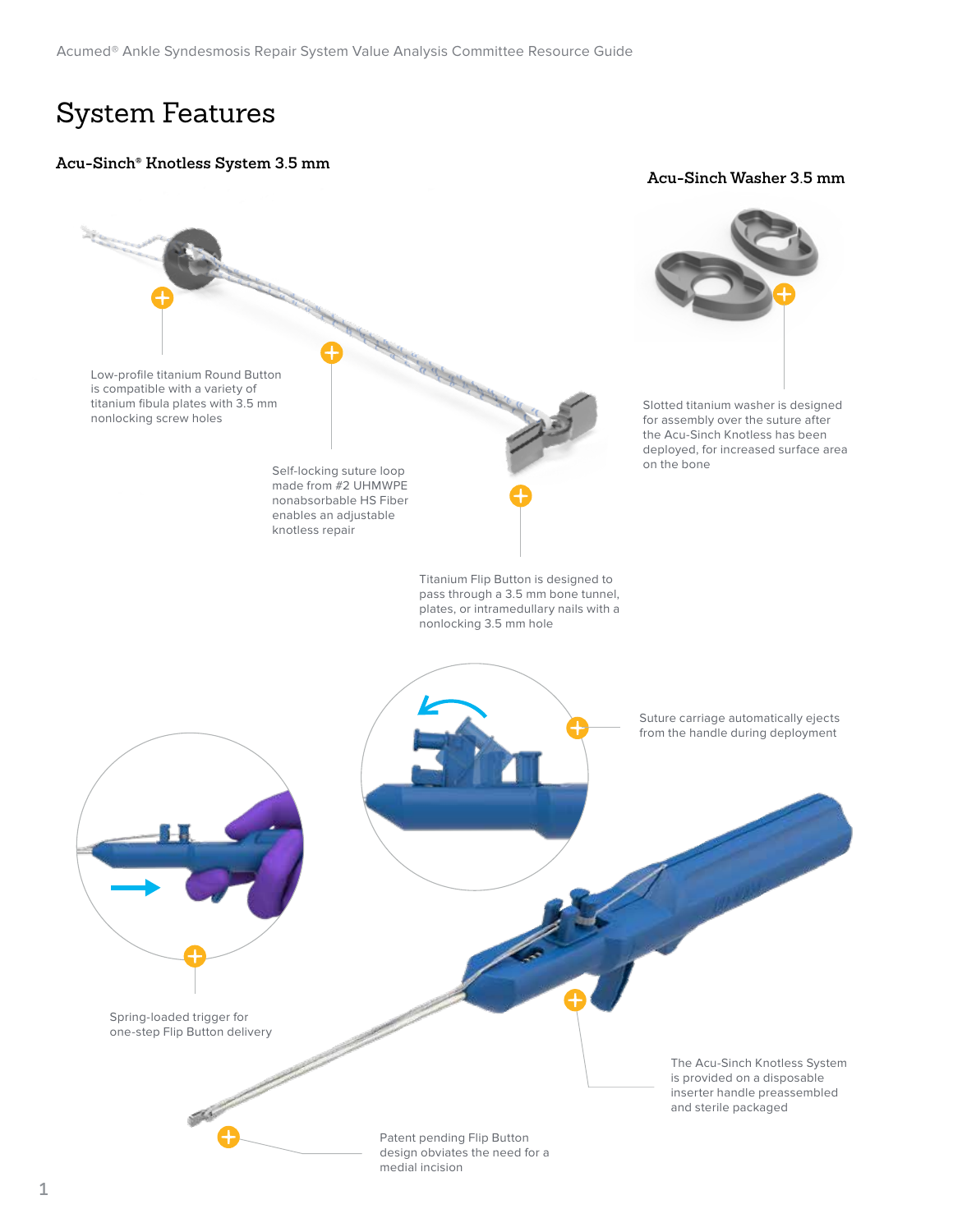### System Features [continued]



### Indications for Use:

The Ankle Syndesmosis Kit is intended to be used as an adjunct in fracture repair involving metaphyseal and periarticular small bone fragments where screws are not indicated. It is also intended to be used as an adjunct in external and intramedullary fixation systems involving plates and rods, with fracture braces and casting.

Specifically, the Ankle Syndesmosis Kit is intended to provide fixation during the healing process following a syndesmotic trauma, such as fixation of syndesmosis disruption in connection with Weber B and C ankle fractures.

The Acu-Sinch Knotless is compatible with implants from with Acumed and OsteoMed® fibula fracture fixation products:

- <sup>⊲</sup> Acumed Ankle 3 Lateral Fibula Plates
- <sup>⊲</sup> Acumed 1/3 Tubular Plates
- ▶ Acumed Locking Ankle System (LPL) Fibula Plates
- <sup>⊲</sup> Acumed Fibula Rods
- ► Acumed Fibula Nail 2
- <sup>⊲</sup> OsteoMed® ExtremiLock Ankle Lateral Fibula Plate
- <sup>⊲</sup> OsteoMed® 1/3 Tubular Plates

The Acu-Sinch Knotless devices may be used alone, or in conjunction with titanium plates and nails designed to accept 3.5 mm nonlocking screws.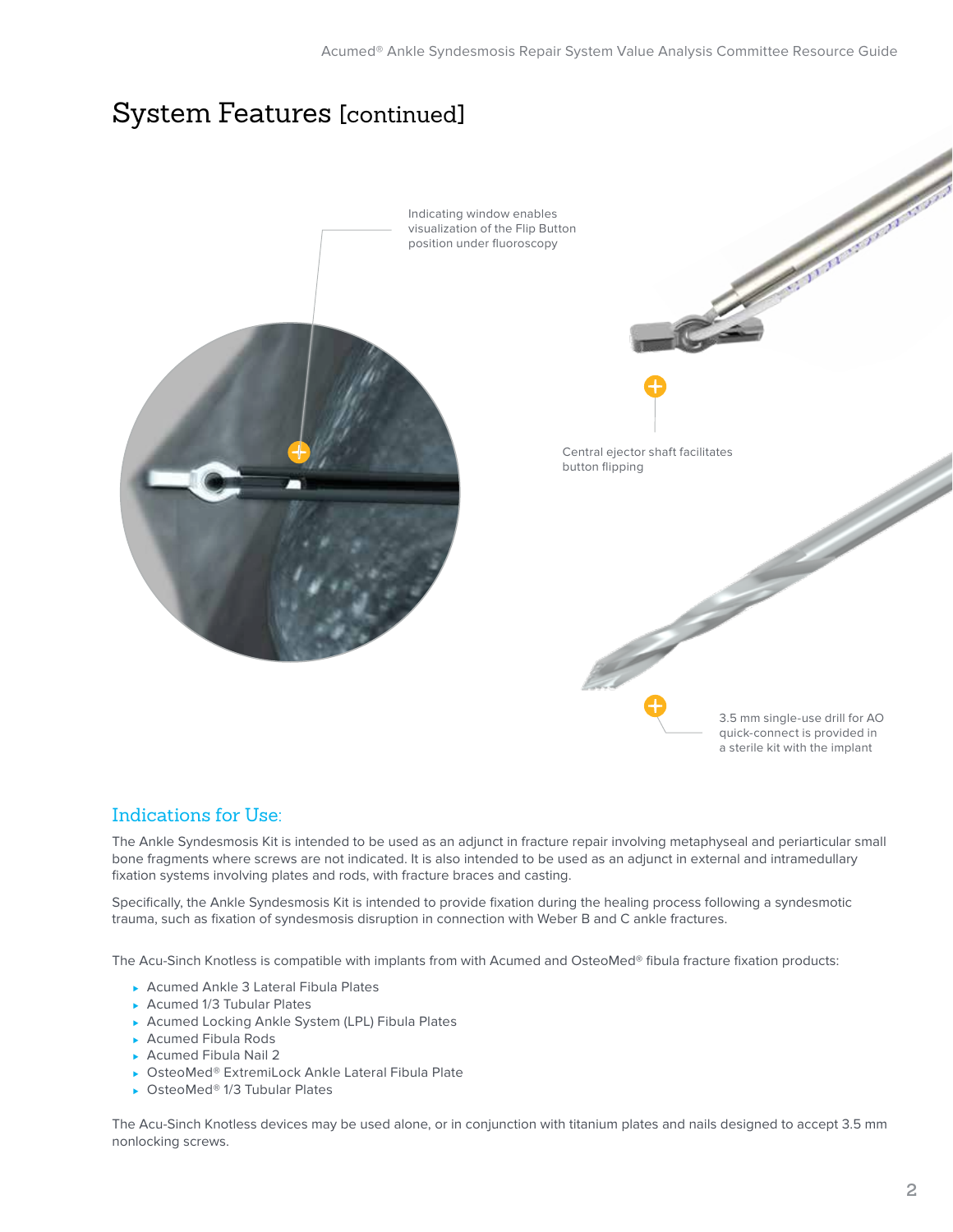# Competitive Comparison

|                                                      | Acumed <sup>®</sup><br>Ankle Syndesmosis Repair<br>System                                                                                                                        | Arthrex<br>Syndesmosis TightRope<br>XP Implant System |
|------------------------------------------------------|----------------------------------------------------------------------------------------------------------------------------------------------------------------------------------|-------------------------------------------------------|
| <b>Button Material</b>                               | Titanium Alloy                                                                                                                                                                   | <b>Stainless Steel and Titanium</b>                   |
| <b>Suture Material/Suture</b>                        | UHMWPE HS Suture                                                                                                                                                                 | UHMWPE/Polyester<br>FiberWire Suture                  |
| <b>Medial Incision Required</b>                      | No                                                                                                                                                                               | No                                                    |
| <b>Knotless</b>                                      | Yes                                                                                                                                                                              | Yes                                                   |
| <b>Drill Size</b>                                    | $3.5 \text{ mm}$                                                                                                                                                                 | $3.7 \text{ mm}$                                      |
| <b>Compatibility with Fibula Plates</b><br>and Nails | Lateral Fibula Plates, Posterolateral<br>Fibula Plates, 1/3 Tubular Plates,<br>Fibula Rod, titanium implants with<br>non-threaded holes designed to<br>accomodate a 3.5 mm drill | Lateral Fibula Plates,<br>Syndesmosis Plates          |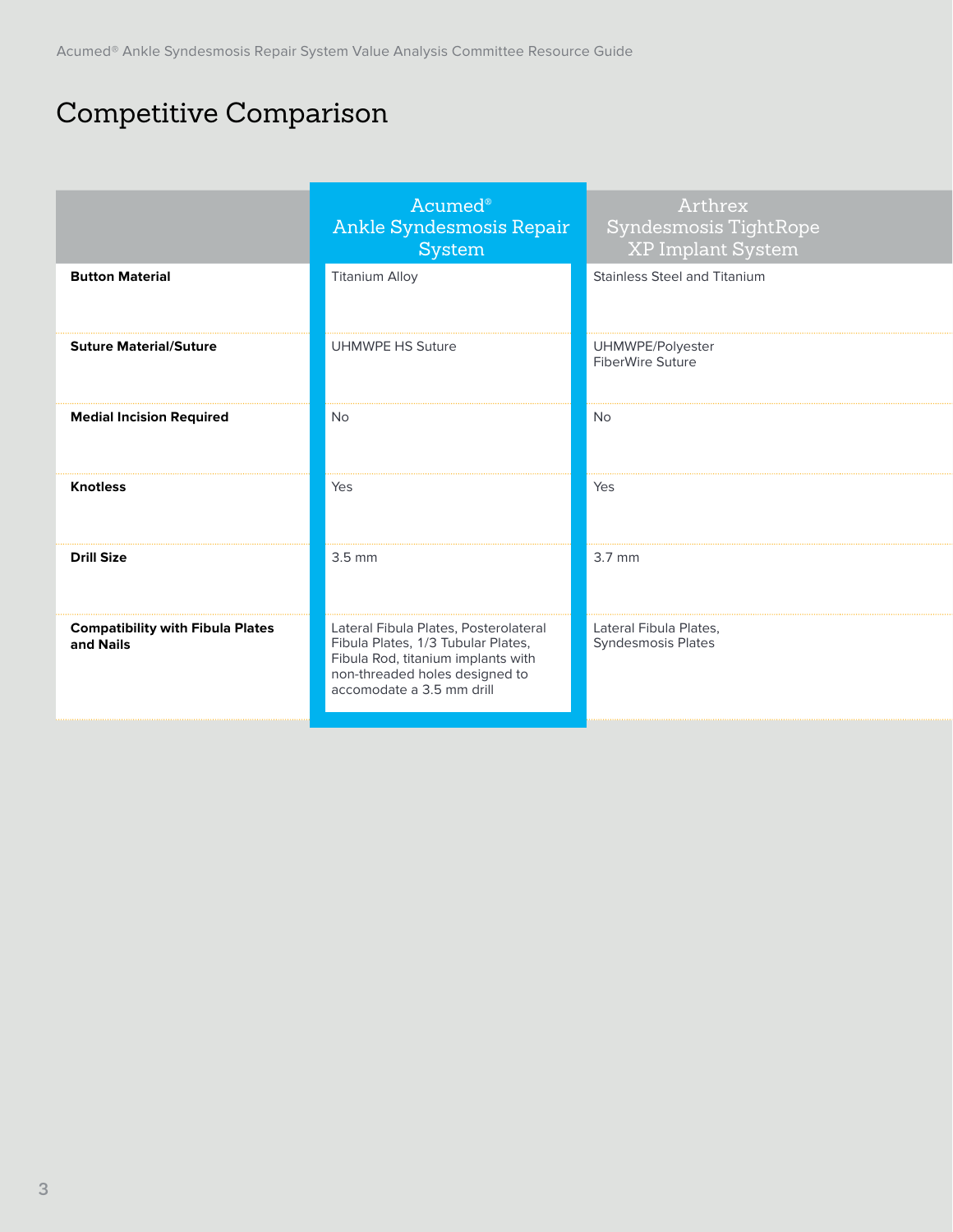# Competitive Comparison [continued]

| Zimmer-Biomet<br>ZipTight<br>Implant System  | <b>Wright Medical</b><br><b>GRAVITY SYNCHFIX</b><br>Implant | Smith & Nephew<br><b>INVISIKNOT</b><br><b>Implant System</b>               |
|----------------------------------------------|-------------------------------------------------------------|----------------------------------------------------------------------------|
| Stainless Steel and Titanium                 | Titanium                                                    | Titanium                                                                   |
| <b>UHMWPE</b><br>MaxBraid Suture             | <b>UHMWPE</b><br>ForceFiber Suture                          | <b>UHMWPE</b><br><b>ULTRATAPE Suture</b>                                   |
| Needles through Skin                         | Yes                                                         | Yes                                                                        |
| Yes                                          | No, single square knot recommended                          | No, two surgical knots required                                            |
| $3.2 \text{ mm}$                             | $2.8$ mm                                                    | $3.5 \text{ mm}$                                                           |
| Lateral Fibula Plates, 1/3 Tubular<br>Plates | Lateral Fibula Plates, Syndesmosis<br>Plates                | Lateral Fibula Plates, Posterolateral<br>Fibula Plates, 1/3 Tubular Plates |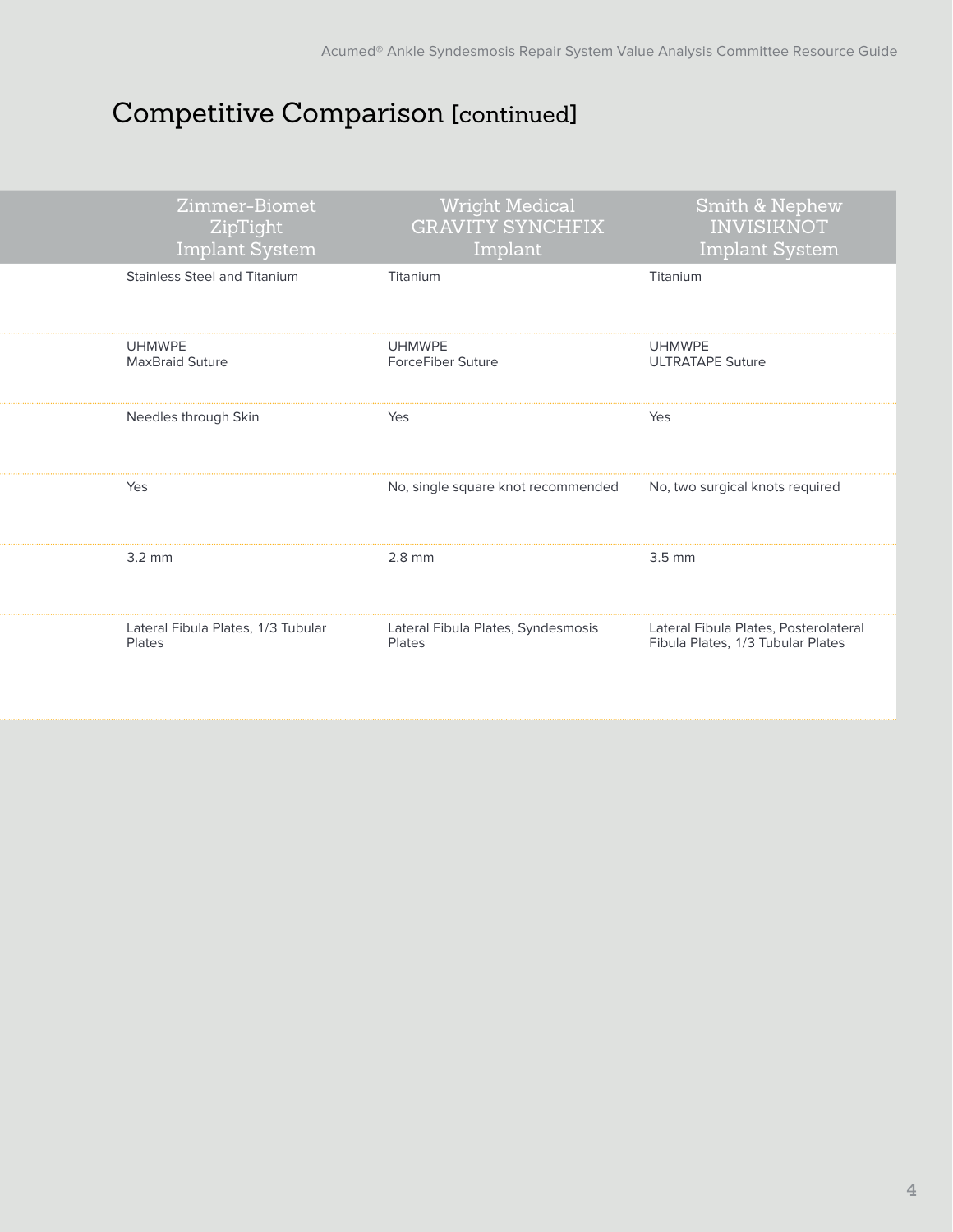# 501(k) Clearance Information



January 7, 2022

Acumed LLC Janki Bhatt Regulatory Affairs Lead 5885 NE Cornelius Pass Road Hillsboro, Oregon 97124

Re: K212990

Trade/Device Name: Acumed Ankle Syndesmosis Repair System Regulation Number: 21 CFR 888.3030 Regulation Name: Single/multiple component metallic bone fixation appliances and accessories Regulatory Class: Class II Product Code: HTN, HTW, LXH Dated: December 8, 2021 Received: December 9, 2021

Dear Janki Bhatt:

We have reviewed your Section 510(k) premarket notification of intent to market the device referenced above and have determined the device is substantially equivalent (for the indications for use stated in the enclosure) to legally marketed predicate devices marketed in interstate commerce prior to May 28, 1976, the enactment date of the Medical Device Amendments, or to devices that have been reclassified in accordance with the provisions of the Federal Food, Drug, and Cosmetic Act (Act) that do not require approval of a premarket approval application (PMA). You may, therefore, market the device, subject to the general controls provisions of the Act. Although this letter refers to your product as a device, please be aware that some cleared products may instead be combination products. The 510(k) Premarket Notification Database located at https://www.accessdata.fda.gov/scripts/cdrh/cfdocs/cfpmn/pmn.cfm identifies combination product submissions. The general controls provisions of the Act include requirements for annual registration, listing of devices, good manufacturing practice, labeling, and prohibitions against misbranding and adulteration. Please note: CDRH does not evaluate information related to contract liability warranties. We remind you, however, that device labeling must be truthful and not misleading.

If your device is classified (see above) into either class II (Special Controls) or class III (PMA), it may be subject to additional controls. Existing major regulations affecting your device can be found in the Code of Federal Regulations, Title 21, Parts 800 to 898. In addition, FDA may publish further announcements concerning your device in the Federal Register.

Please be advised that FDA's issuance of a substantial equivalence determination does not mean that FDA has made a determination that your device complies with other requirements of the Act or any Federal statutes and regulations administered by other Federal agencies. You must comply with all the Act's requirements, including, but not limited to: registration and listing (21 CFR Part 807); labeling (21 CFR Part

U.S. Food & Drug Administration 10903 New Hampshire Avenue Silver Spring, MD 20993 www.fda.gov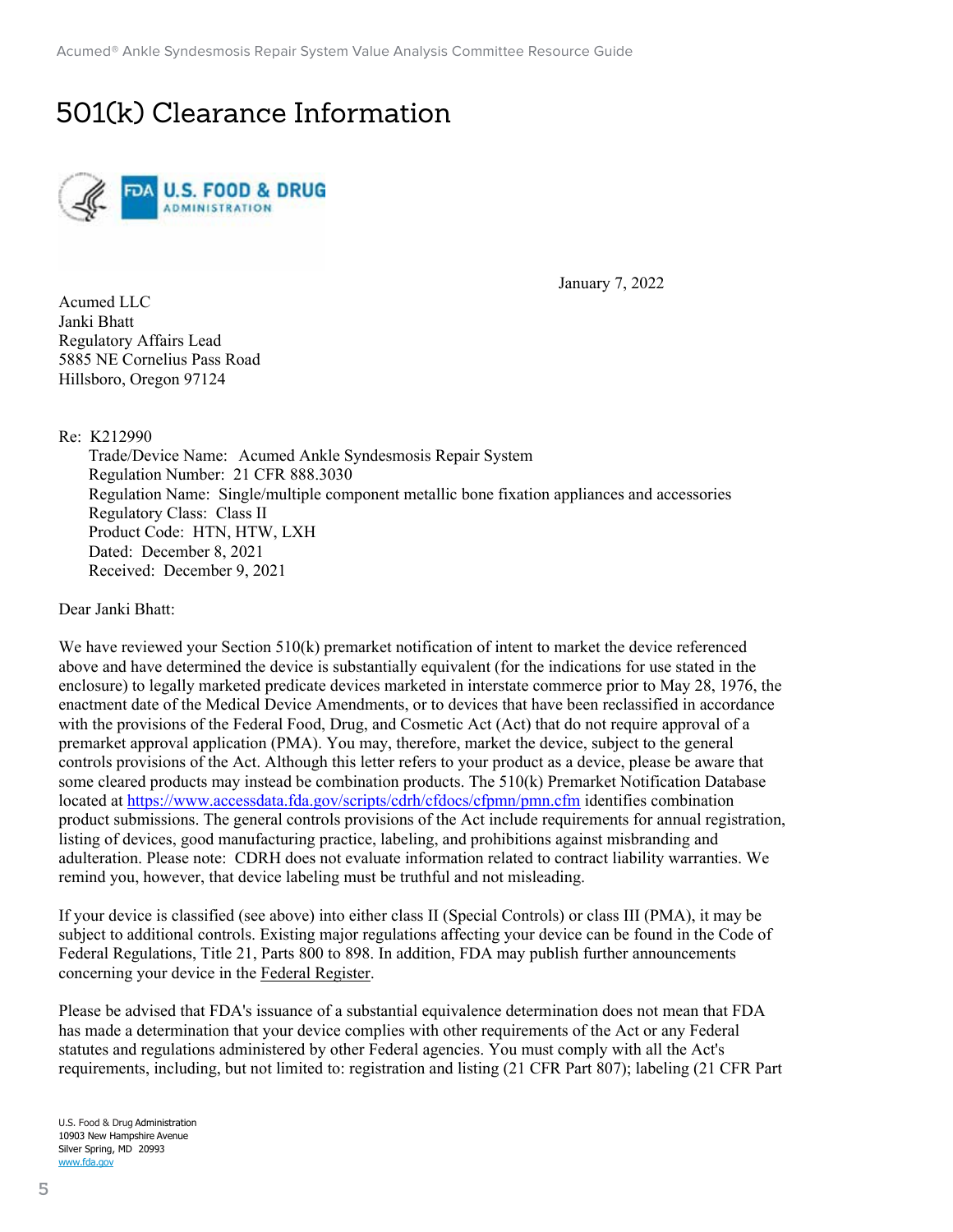## 501(k) Clearance Information [continued]

#### K212990 - Janki Bhatt Page 2

801); medical device reporting (reporting of medical device-related adverse events) (21 CFR 803) for devices or postmarketing safety reporting (21 CFR 4, Subpart B) for combination products (see https://www.fda.gov/combination-products/guidance-regulatory-information/postmarketing-safety-reportingcombination-products); good manufacturing practice requirements as set forth in the quality systems (QS) regulation (21 CFR Part 820) for devices or current good manufacturing practices (21 CFR 4, Subpart A) for combination products; and, if applicable, the electronic product radiation control provisions (Sections 531- 542 of the Act); 21 CFR 1000-1050.

Also, please note the regulation entitled, "Misbranding by reference to premarket notification" (21 CFR Part 807.97). For questions regarding the reporting of adverse events under the MDR regulation (21 CFR Part 803), please go to https://www.fda.gov/medical-devices/medical-device-safety/medical-device-reportingmdr-how-report-medical-device-problems.

For comprehensive regulatory information about medical devices and radiation-emitting products, including information about labeling regulations, please see Device Advice (https://www.fda.gov/medicaldevices/device-advice-comprehensive-regulatory-assistance) and CDRH Learn (https://www.fda.gov/training-and-continuing-education/cdrh-learn). Additionally, you may contact the Division of Industry and Consumer Education (DICE) to ask a question about a specific regulatory topic. See the DICE website (https://www.fda.gov/medical-devices/device-advice-comprehensive-regulatoryassistance/contact-us-division-industry-and-consumer-education-dice) for more information or contact DICE by email (DICE@fda.hhs.gov) or phone (1-800-638-2041 or 301-796-7100).

Sincerely,

Limin Sun, Ph.D. Acting Assistant Director DHT6A: Division of Joint Arthroplasty Devices OHT6: Office of Orthopedic Devices Office of Product Evaluation and Quality Center for Devices and Radiological Health

Enclosure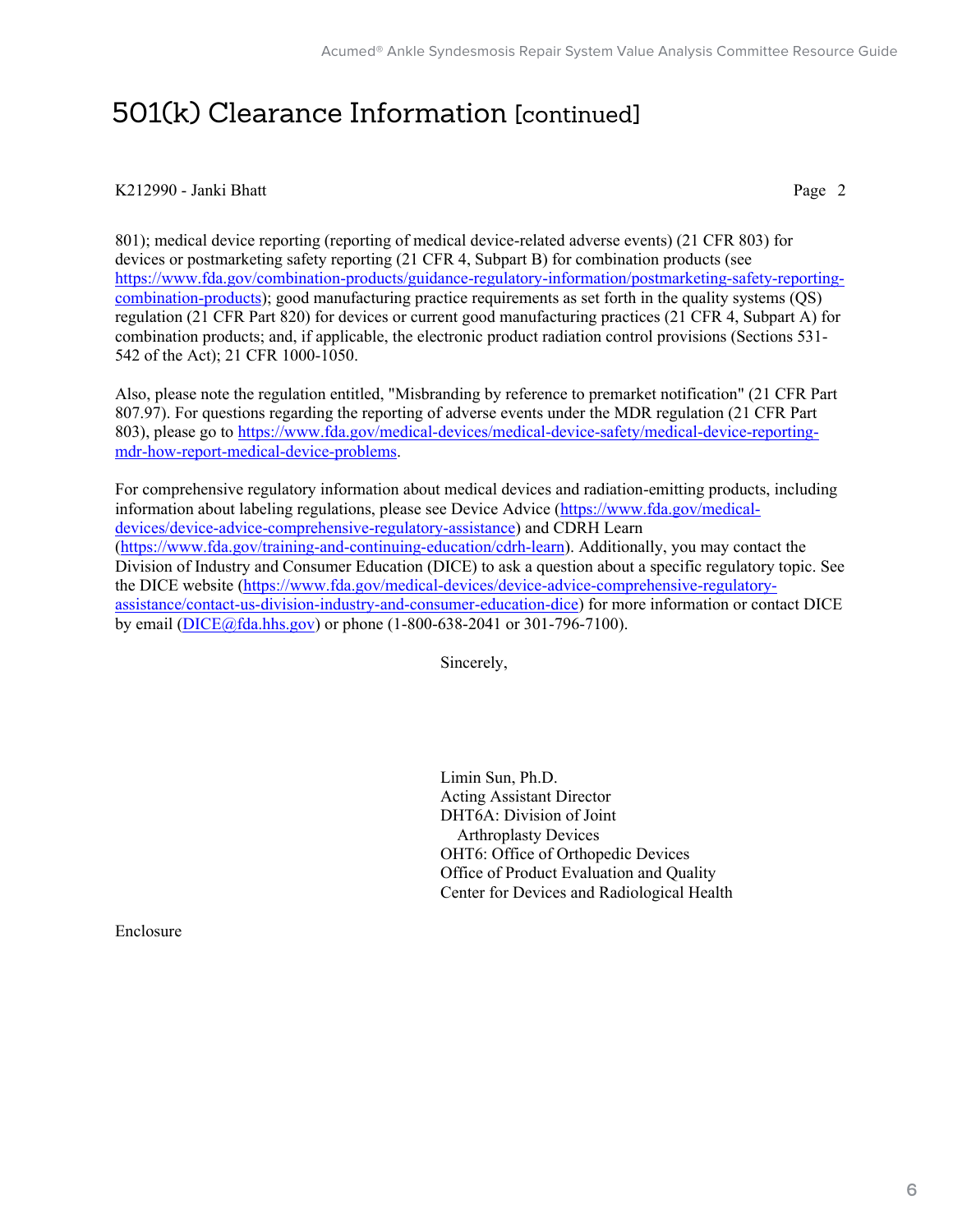Acumed® Ankle Syndesmosis Repair System Value Analysis Committee Resource Guide

## 501(k) Clearance Information [continued]

Food and Drug Administration DEPARTMENT OF HEALTH AND HUMAN SERVICES

#### **Indications for Use**

Form Approved: 0MB No. 0910-0120 Expiration Date: 06/30/2023 See *PRA Statement below.* 

*�����*  Submission Number *(if known)* 

K212990

Device Name

Acumed Ankle Syndesmosis Repair System

Indications for Use *(Describe)* 

The Acumed Ankle Syndesmosis Repair System is intended as an adjunct in fracture repair involving metaphyseal and periarticular small bone fragments where screws are not indicated, and as an adjunct in external and intramedullary fixation systems involving plates and rods, with fracture braces and casting.

Specifically, the Acumed Ankle Syndesmosis Repair System is intended to provide fixation during the healing process following a syndesmotic trauma, such as fixation of syndesmosis (syndesmosis disruptions) in connection with Weber Band C ankle fractures.

Type of Use *(Select one or both, as applicable)* 

 $\boxtimes$  Prescription Use (Part 21 CFR 801 Subpart D) Dver-The-Counter Use (21 CFR 801 Subpart C)

#### **CONTINUE ON A SEPARATE PAGE IF NEEDED.**

This section applies only to requirements of the Paperwork Reduction Act of 1995.

#### **\*00 NOT SEND YOUR COMPLETED FORM TO THE PRA STAFF EMAIL ADDRESS BELOW.\***

The burden time for this collection of information is estimated to average 79 hours per response, including the time to review instructions, search existing data sources, gather and maintain the data needed and complete and review the collection of information. Send comments regarding this burden estimate or any other aspect of this information collection, including suggestions for reducing this burden, to:

> Department of Health and Human Services Food and Drug Administration Office of Chief Information Officer Paperwork Reduction Act (PRA) Staff *PRAStaff@fda.hhs.gov*

*"An agency may not conduct or sponsor, and* a *person is not required to respond to,* a *collection of information unless it displays a currently valid 0MB number."*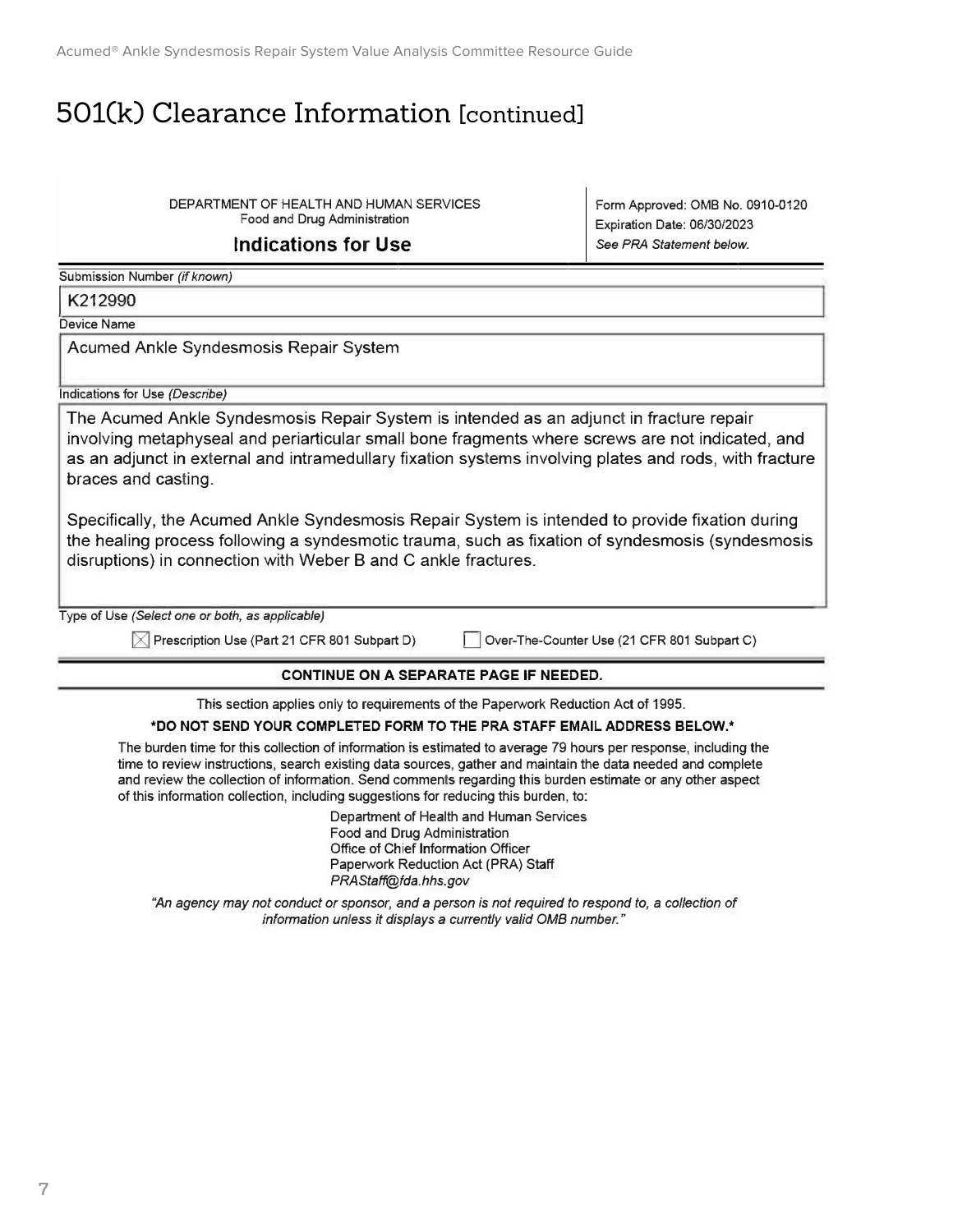**Our mission** is to aid the afflicted through the ingenuity of our minds, the labor of our hands, and the compassion of our hearts.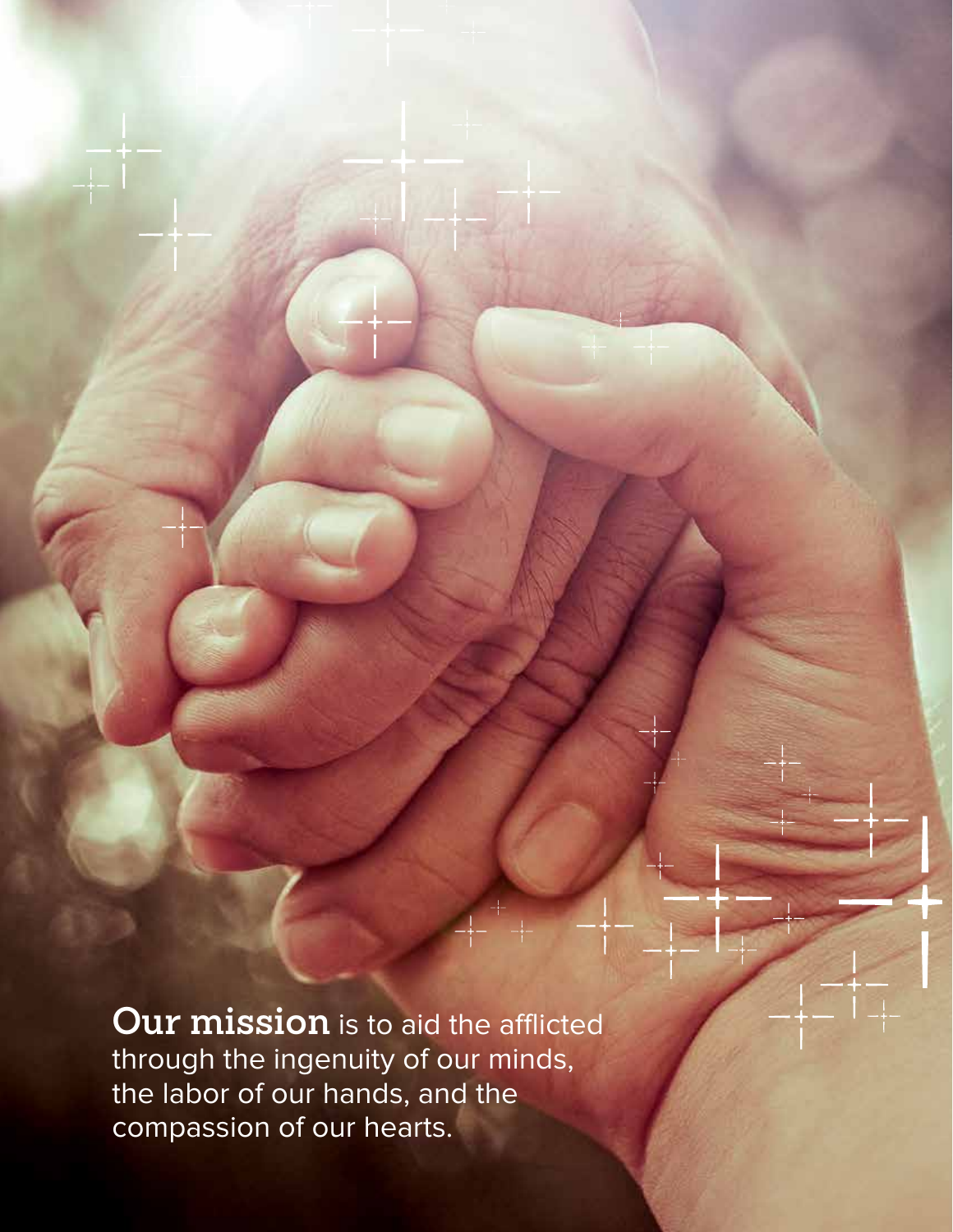# Dedicated to Excellence



From manufacturing to business practices to product innovation, Acumed has an unwavering commitment to excellence. It is reflected in the honors received from industry peers and in the performance of our suite of surgical fixation solutions.

#### The AME Manufacturing Excellence Award

In 2011, Acumed received the AME Manufacturing Excellence Award, an honor recognizing North American manufacturing sites that have demonstrated operational excellence through continuous improvement, best practices, creativity, and innovation. This award supports AME's vision, mission and values of inspiring commitment to enterprise excellence through shared learning and access to best practices.

The Association for Manufacturing Excellence is North America's premier organization for the exchange of knowledge in Organizational Excellence through the implementation of techniques such as Lean Tools, Leadership, Lean Product Development, Lean Supply Chain, and Lean Accounting.



#### The Frost & Sullivan Manufacturing Leadership 100 Operational Excellence Award

In 2013, Acumed received the Frost & Sullivan Manufacturing Leadership 100 award for Operational Excellence, an honor recognizing the top 100 global manufacturing companies who are shaping the future through projects that deliver outstanding value, innovation, and return on investment.

Frost & Sullivan Manufacturing Leadership 100 is the world's first member-driven leadership network with knowledge in manufacturing leadership. It was created through a global community of executives working within the manufacturing industry.

### A Leader in Product Development and Innovation

Acumed developed and launched the first-to-market Fibula Nailing system and added the Ankle 3 Plating System with posterior malleolus plates, making Acumed a global leader in ankle fracture fixation. The Ankle Syndesmosis Repair System represents another innovative offering in Acumed's comprehensive ankle fracture portfolio.

Acumed will continue to devote resources to the development of implants that aid in improving patient outcomes and advance the field of orthopaedic surgery.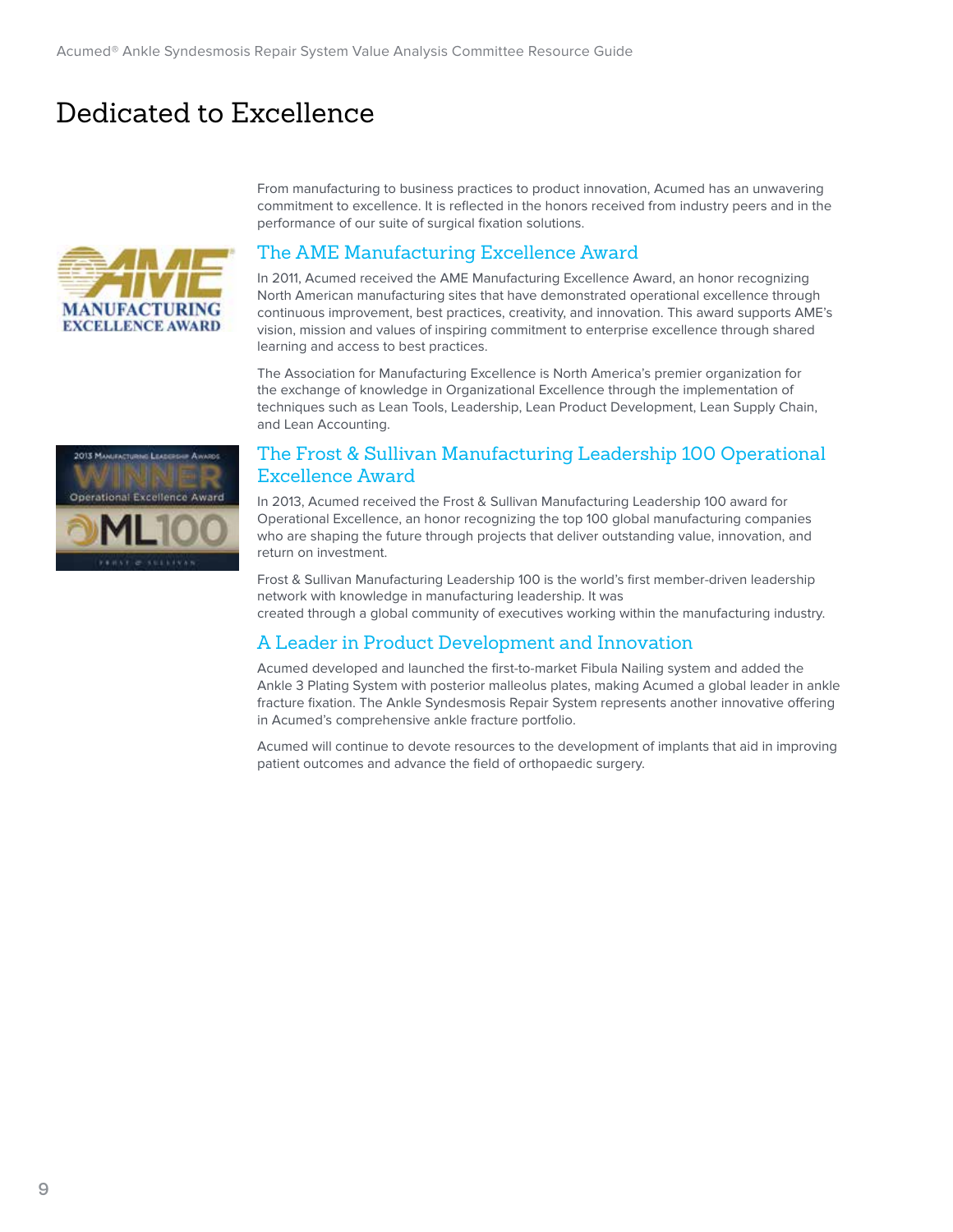# Dedicated to Excellence [continued]

### Industry Compliance

As a logo member of the Advanced Medical Technology Association (AdvaMed), Acumed endorses the AdvaMed Code of Ethics. Adherence to this Code ensures ethical interaction with healthcare professionals. Acumed requires anti-corruption training for employees interacting with healthcare professionals or government officials (foreign or domestic). In addition, Acumed sales representatives in the United States as well as international distribution partners must complete anti-corruption training programs.

Acumed also supports the United Nations Global Compact and Boston College Center for Corporate Citizenship organizations.

### Transparency in Business Practice

Acumed tracks and reports spending in accordance with the Physician Payment Sunshine Act. In order to become an Acumed partner, all distributors must go through a due diligence analysis and a robust training and education program to ensure they share Acumed's values with respect to anti-corruption and compliance. Acumed maintains ethical behaviors with respect to compliance standards and laws.

### A Commitment to Social Responsibility

At Acumed we understand that being an outstanding orthopaedics company is about more than creating top quality products: it's about being aware of the contributions we as an organization make to the world around us. Our company culture puts a great amount of emphasis on responsible business practices, the mindful stewardship of resources, and support for local and global humanitarian efforts.

The Charitable Giving Committee supports Acumed's commitment to helping those in need through educational initiatives, community action, and volunteerism. Beneficiaries include the Oregon Food Bank, STEM (Science, Technology, Engineering, Math) Connect, and SIGN Fracture Care International.

The Green Team educates and engages employees in sustainable practices that make a difference both at Acumed and at home. Eco-friendly landscaping, recycling events, weather-smart irrigation controls, and dedicated efforts to reduce power consumption are just a few of our green initiatives. In 2015, Acumed received special recognition for Excellence in Employee Engagement from the Energy Trust of Oregon. This recognition was the result of the work of the Acumed Green Team and the strategies they developed and enacted in order to bring more awareness to issues related to energy savings and environmental stewardship.



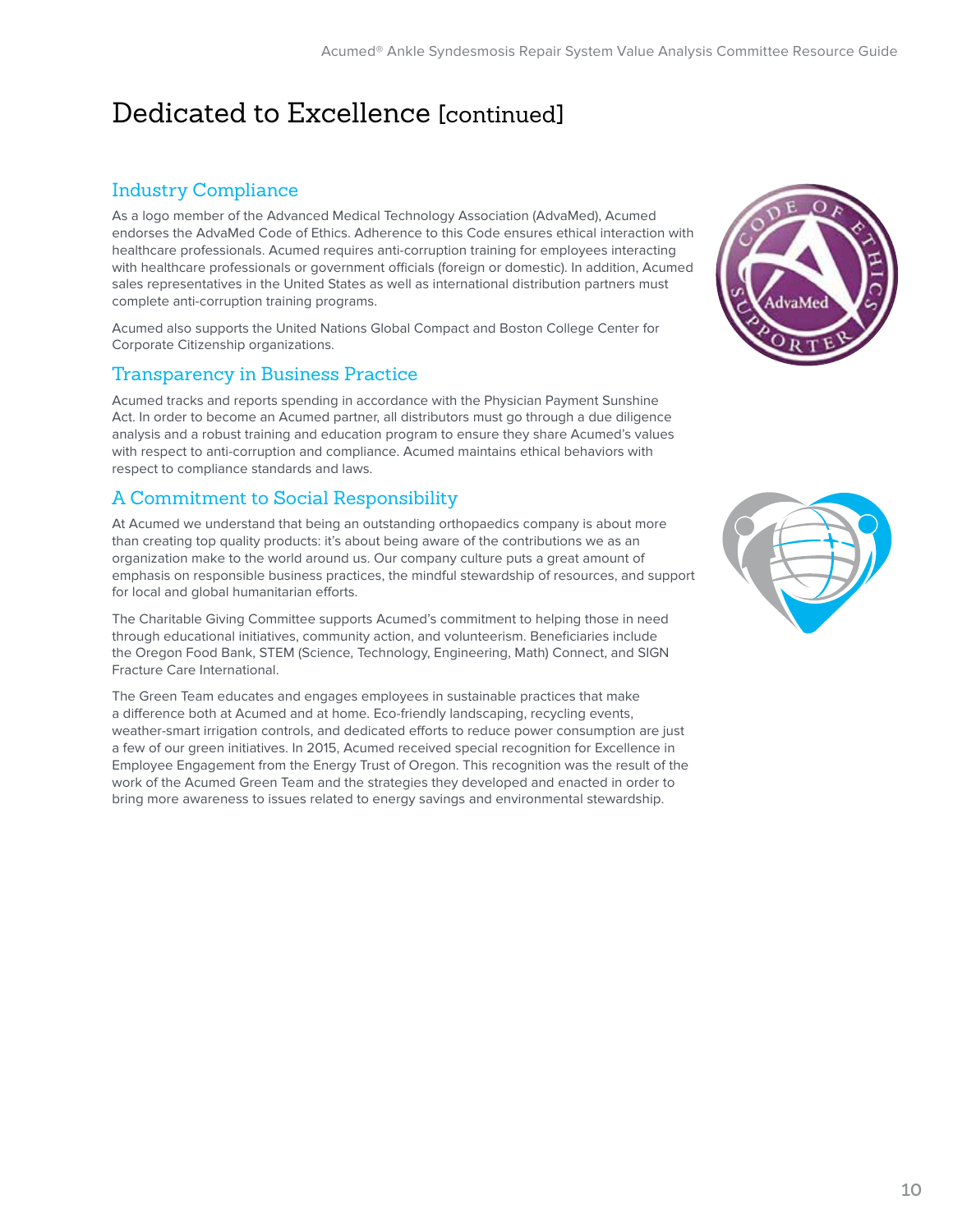# References

### Citations

- 1. Schepers T. Acute distal tibiofibular syndesmosis injury: a systematic review of suture-button versus syndesmotic screw repair. Int Orthop. 2012;36(6):1199-1206. doi:10.1007/s00264-012-1500-2
- 2. Raeder B, Figved W, Madsen J, Frihagen F, Jacobsen S, Andersen M. Better outcome for suture button compared with single syndesmotic screw for syndesmosis injury: five-year results of a randomized controlled trial. Bone Joint J. 2020;102-B(2):212-219. doi:10.1302/0301-620X.102B2.BJJ-2019-0692.R2.
- 3. Shimozono Y, Hurley E, Myerson C, Murawski C, Kennedy J. Suture Button Versus Syndesmotic Screw for Syndesmosis Injuries A Meta-analysis of Randomized Controlled Trials. Am J Sports Med. 2019 Sep;47(11):2764-2771. doi:10.1177/0363546518804804
- 4. Laflamme M, Belzile E., Bédard L, van den Bekerom M, Glazebrook M, Pelet S. A prospective randomized multicenter trial comparing clinical outcomes of patients treated surgically with a static or dynamic implant for acute ankle syndesmosis rupture. J Orthop Trauma 2015; 29(5): 216-223.

### Competitor Content Sources

Arthrex Syndesmosis TightRope XP Implant System Surgical Technique, LT1-00082-EN\_D, 2019. Zimmer-Biomet ZipTight Syndesmosis Surgical Technique, 2265.1-GLBL-en-REV0419 Wright Medical GRAVITY SYNCHFIX Syndesmotic Fixation Device Surgical Technique, 015664B\_22-Feb-2018 Smith & Nephew INVISIKNOT Ankle Syndesmosis Repair Kit Surgical Technique, 06082-US V4 06/18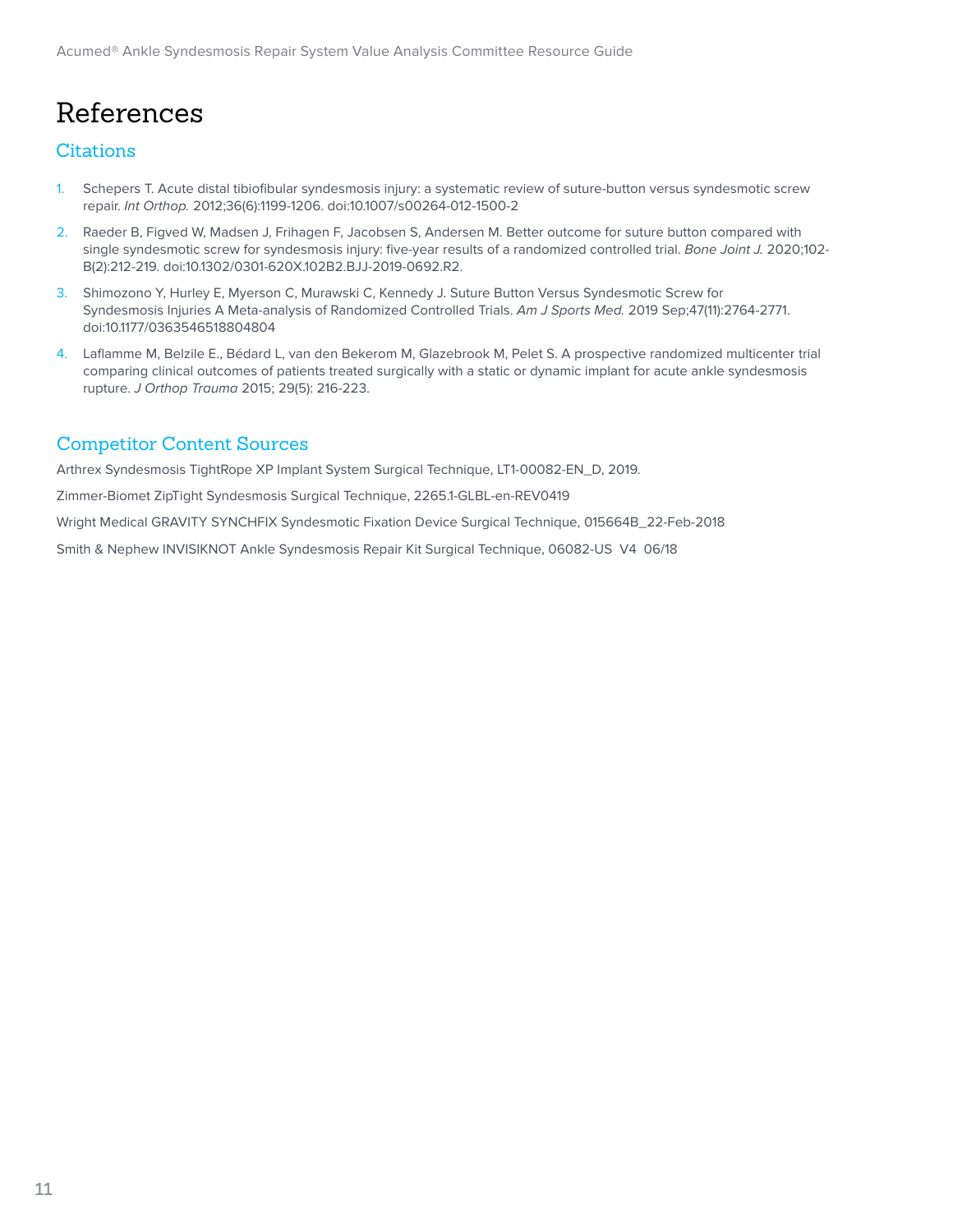| $\sim$ |
|--------|
|        |
|        |
|        |
|        |
|        |
|        |
|        |
|        |
|        |
|        |
|        |
|        |
|        |